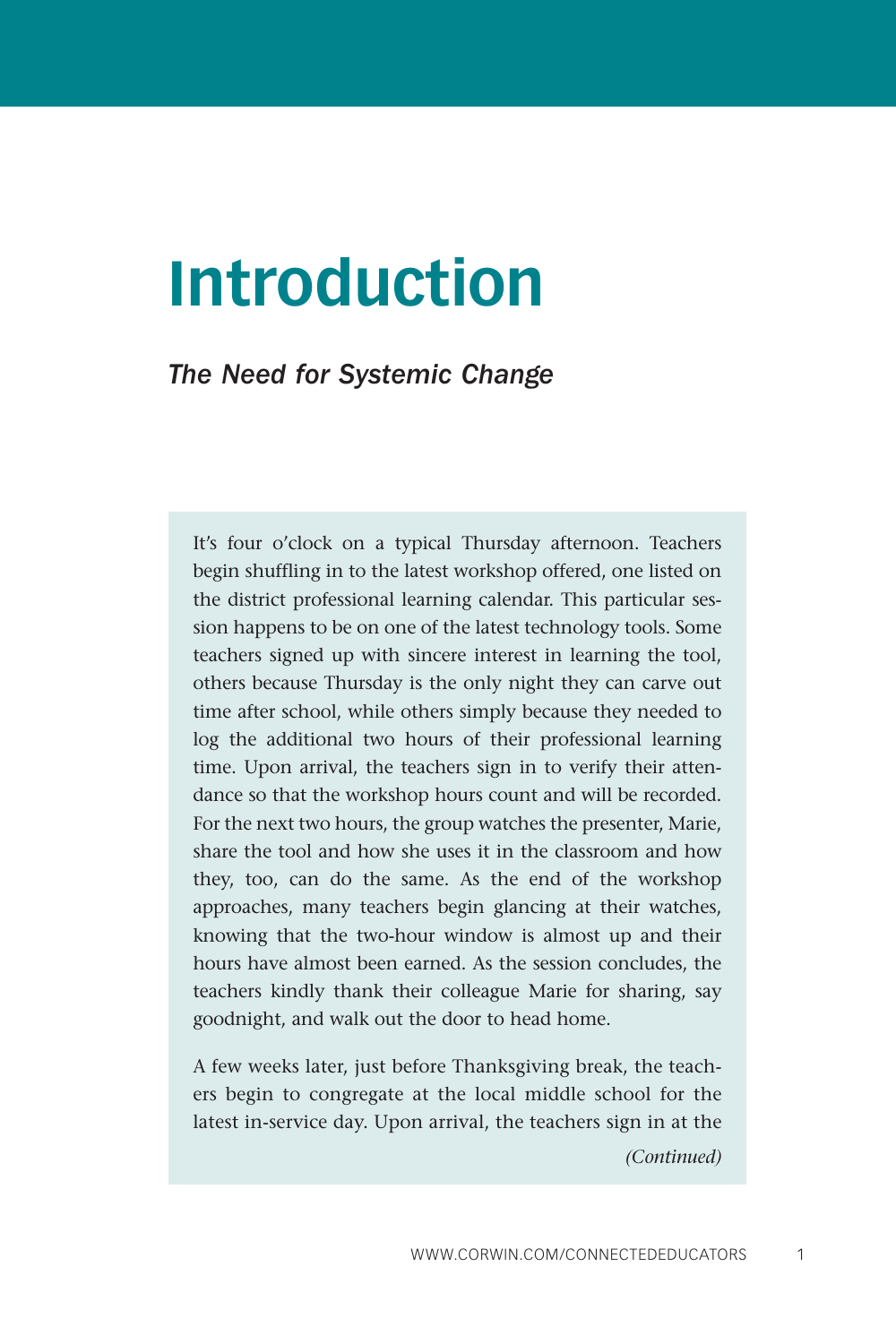#### (Continued)

front door and pick their schedule up for the day. In their packet is the outline of the sessions they'll be going to and the grade-level meetings they'll attend and what time they can leave. The day begins with an hour-long session in the auditorium, where district office representatives talk about the latest initiatives, what the teachers have to do, and how teachers' success will be measured. Over the next six hours, teachers rotate between sessions offering what input they are able to. At the end of the day, it's a stampede out the front door and off for the long weekend.

The scenarios just described are commonplace in school districts across the nation. Teachers sign up for afterschool workshops, often required contractually by a set number of hours, and attend in-service days sporadically spaced throughout the year. In combination, many times these two components encompass a district's professional learning plan.

Some say the definition of insanity is doing the same thing over and over again, while expecting a different result. Realizing this, many districts are changing their approach to professional learning, knowing that the traditional model of top-down, sit-and-get, hours-based professional learning is simply ineffective.

*Leading Professional Learning: Tools to Connect and Empower Teachers* outlines a different way, a way that cultivates teacher leadership, builds capacity in staff, encourages building leaders to be transparent in their own learning, and develops shared ownership and a culture of learning.

## **WHAT DO WE CONSIDER "TRADITIONAL" PROFESSIONAL LEARNING?**

### Traditional professional learning is top-down

In many traditional settings, professional learning originates out of the district office, often by a director of staff development or some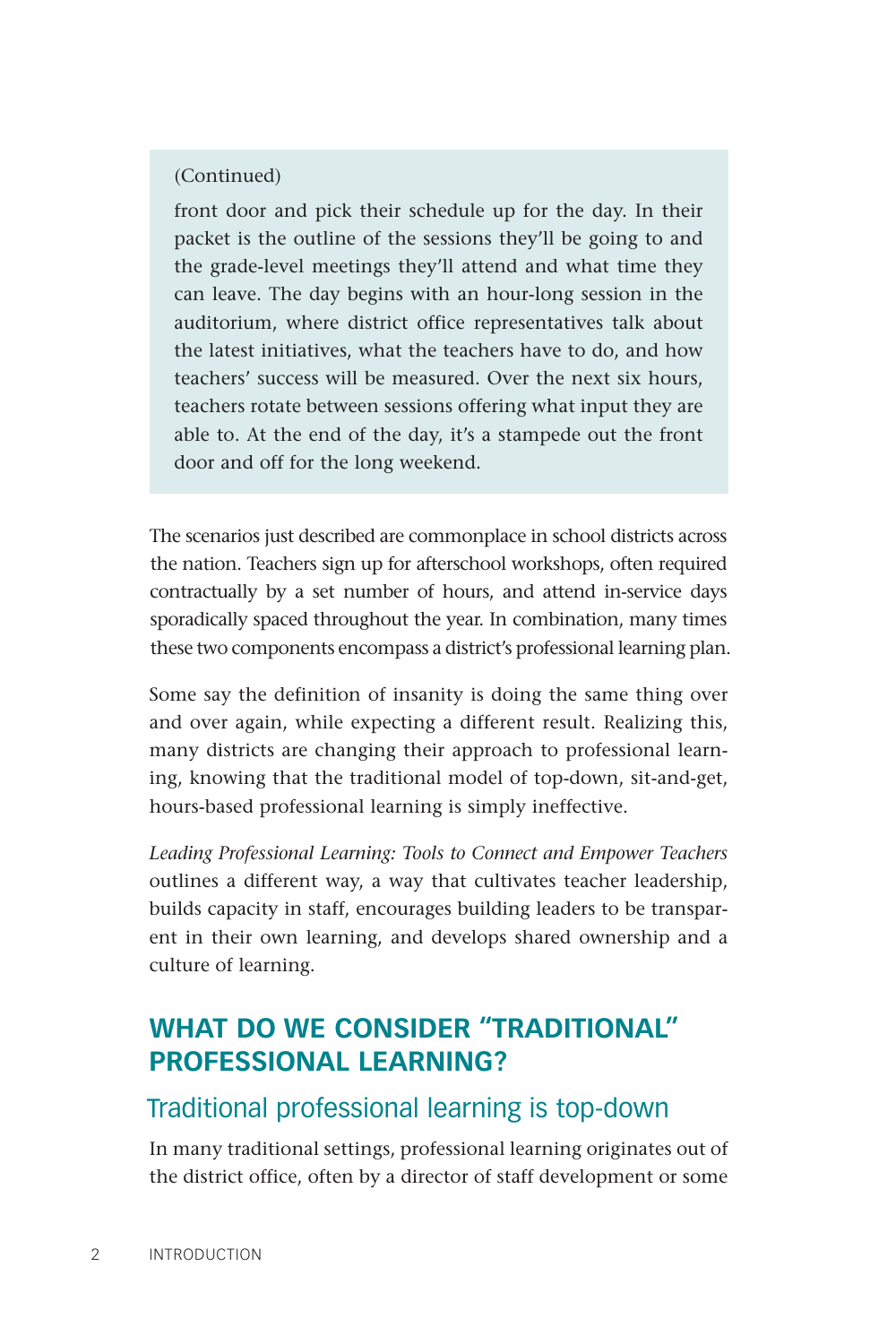curriculum-oriented position. Although having a position at the district level is not inherently bad, such a position can inadvertently spread the notion that professional learning is someone else's job and is something "done to teachers," as opposed to something each teacher actively participates in and owns. In a schoolbased setting, professional learning is often planned solely by the building administration with minimal teacher input.

#### Traditional professional learning is one-size-fits-all

Similar to the educational model of the 1980s, many districts continue to use a one-size-fits-all approach to professional learning. The underlying understanding, however, is that teachers learn at different rates, have different learning styles, and possess a wide span of needs. The one-size-fits-all approach to learning doesn't work in the classroom for students, and it certainly doesn't work as a professional learning model for teachers.

### Traditional professional learning is hours-based

Staff often get caught up in "what counts," finding themselves asking for permission to attend particular learning activities. Many districts will deny permission for teachers to obtain "credit" for learning activities that are not district supervised. We find it ironic that districts will trust teachers with the lives of children on a daily basis yet often not "trust" them enough to make their own professional learning decisions. Accumulating "seat time," albeit the data point most often measured, is irrelevant when it comes to determining levels of professional growth. When school leaders use seat time as the measurement tool, they're measuring the wrong end of the learner.

#### Traditional professional learning uses a "sit and get" format

Walk by a traditional professional learning session, and you're bound to see an instructor-centric environment with teachers seated, facing forward, and a facilitator standing up front. It's one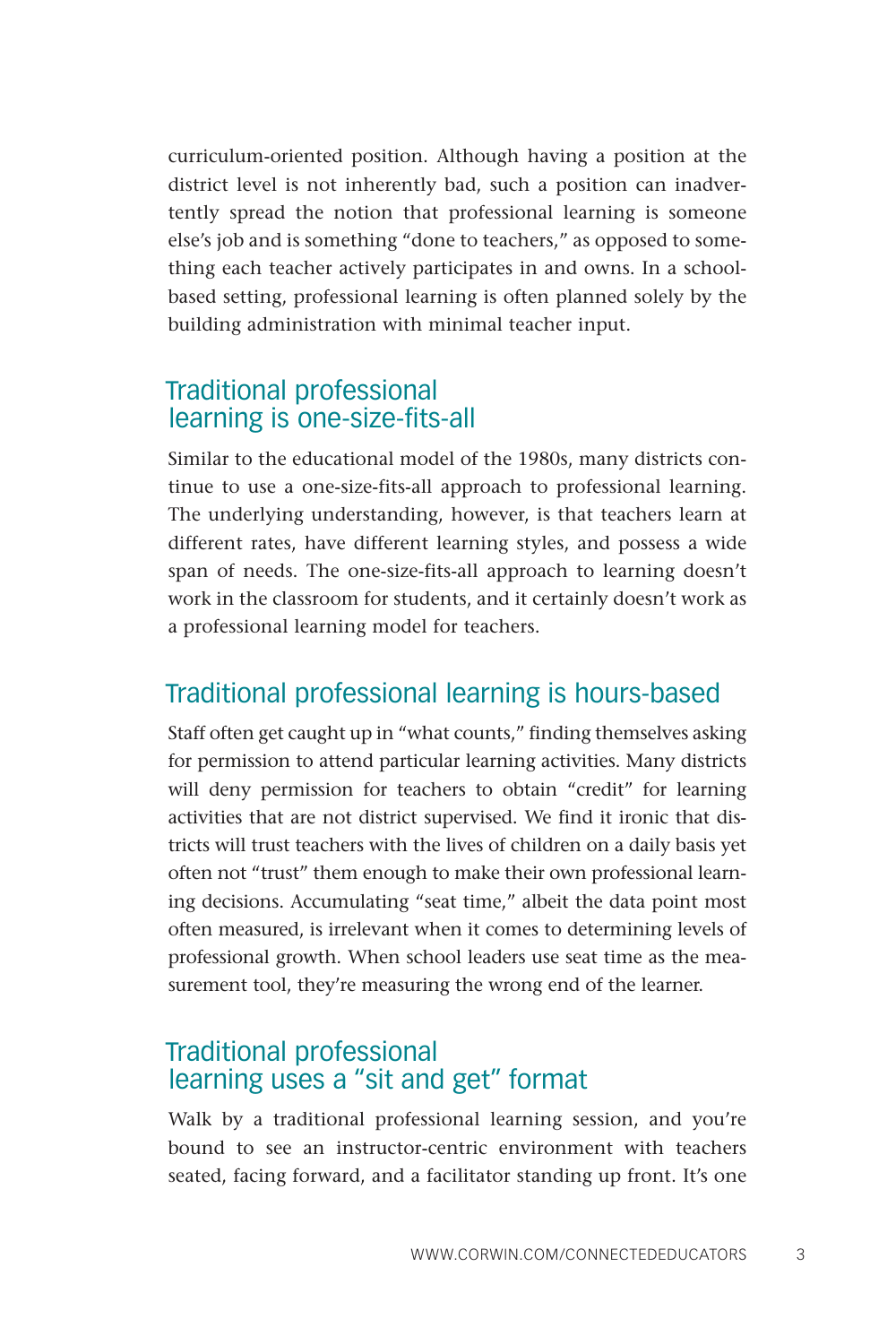that's eerily similar to the traditional model of classroom instruction. At an extreme level, this entails filling an auditorium with teachers and adding a few district office representatives standing up front facilitating for hours on end. Districts that herd teachers like cattle into large rooms, talk at them for a few hours at a time, and call it "professional" learning are modeling poor instructional practice.

Year after year, many districts continue to offer the exact same model of professional learning yet wonder why there's little performance growth, minimal teacher excitement, an increase in absenteeism on in-service days, and a rush out the front door when the "professional development day" ends. Ironically, this model remains widespread in schools around the nation, while districts are simultaneously discussing personalized learning for students.

Just as a personalized model meets the needs of today's children, a personalized model for professional learning is also needed to meet the various needs of teachers. The traditional model simply hasn't worked to the extent needed to serve our teachers and, ultimately, our students. It is time for a change, and there is a better way—a way that motivates and

empowers teachers, shares ownership, and personalizes professional learning, all while increasing accountability and expectations for all.

### **A NOTE ABOUT THE ORGANIZATION OF THIS BOOK**

This book includes a total of five chapters following this introduction, and the intended audience is both school and district leaders and classroom teachers at all levels. In Chapters 1 through 4, we make the case for a systemic overhaul from traditional models of professional development. In the process, we share examples and resources, including leadership profiles, tool spotlights, concrete